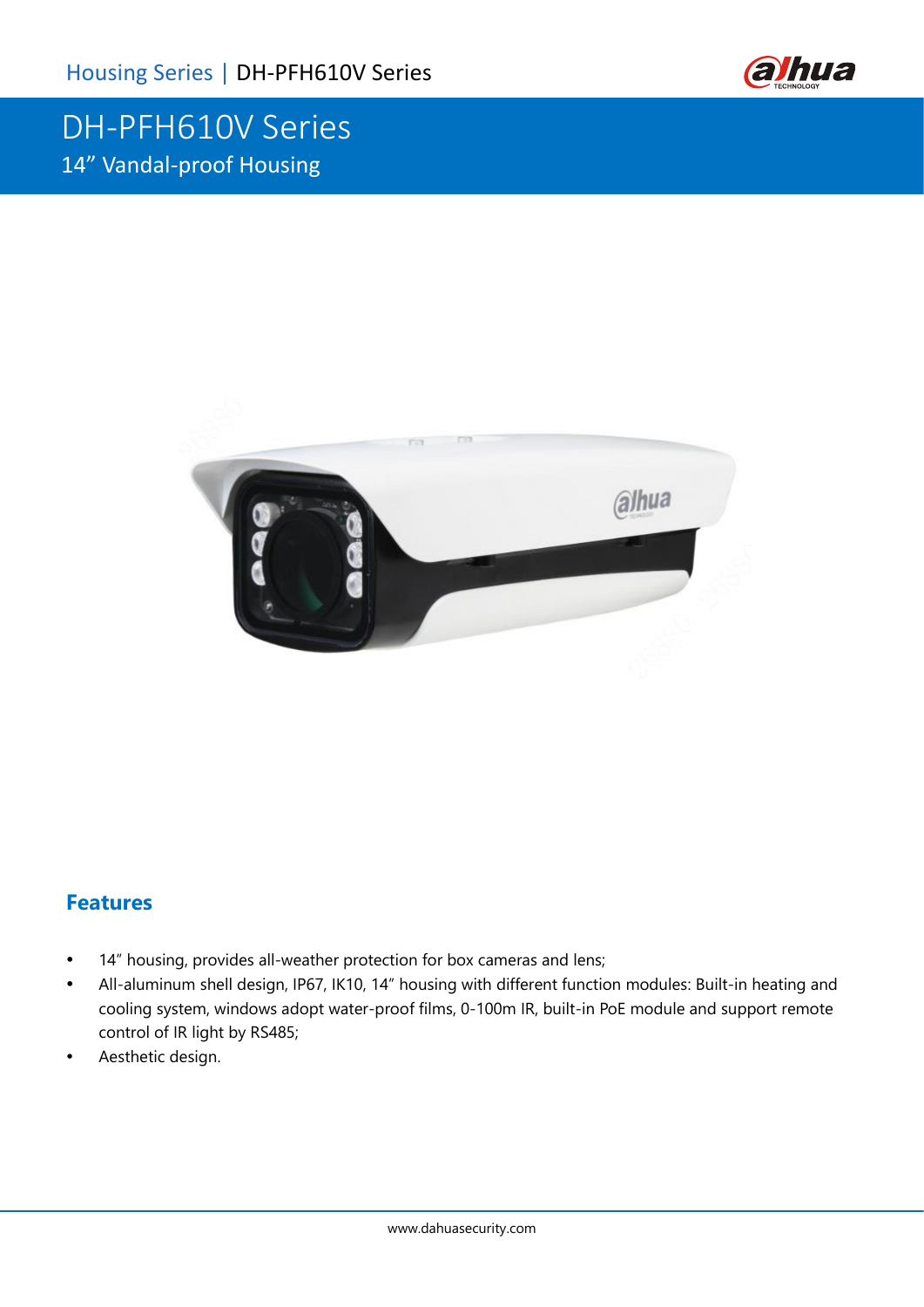# **Technical Specifications**

| <b>Model</b>                          |        | <b>PFH610V</b>                                               | <b>PFH610V-H</b>                                             | <b>PFH610V-H-</b><br><b>POE</b> | <b>PFH610V-IR</b>                  | PFH610V-IR-POE                                              |  |
|---------------------------------------|--------|--------------------------------------------------------------|--------------------------------------------------------------|---------------------------------|------------------------------------|-------------------------------------------------------------|--|
| <b>General</b>                        |        |                                                              |                                                              |                                 |                                    |                                                             |  |
| Inside Dimension                      |        | 215x90x83mm                                                  | 255x90x70.5mm(10.04"x3.54"x2.78")                            |                                 |                                    |                                                             |  |
| (LxWxH)                               |        | (8.46"x3.54"x3.27")                                          | 215x90x83mm(8.46"x3.54"x3.27")                               |                                 |                                    |                                                             |  |
| <b>Window Dimension</b>               |        |                                                              | ф60mm(ф2.36")                                                |                                 |                                    |                                                             |  |
| Operating<br>Temperature              | Set    | $-30^{\circ}$ C ~ +60°C<br>$(-22°F \sim +140°F)$             | $-40^{\circ}$ C ~ +60°C(-40°F ~ +140°F)                      |                                 |                                    |                                                             |  |
|                                       | Heater | N/A                                                          | ON: 5±5 °C /OFF: 15±5 °C                                     |                                 |                                    | $ON: <+5°C(+41°F)$<br>/OFF: $\ge +5^{\circ}C(+41^{\circ}F)$ |  |
|                                       | Cooler | N/A                                                          | ON: 37±5 °C /OFF: 20±5 °C<br>ON: 5±5 °C /OFF: 15±5 °C        |                                 |                                    | ON: ≥37°C(98.6°F)<br>/OFF: <20°C(68°F)                      |  |
| <b>IR Distance</b>                    |        |                                                              | N/A                                                          |                                 |                                    | 0~100m(0~328.08ft)                                          |  |
| RS485 Control                         |        | N/A                                                          |                                                              |                                 | Yes, use RS484 to control IR light |                                                             |  |
| Power Supply                          |        | DC12V, AC24V<br>(just for camera)                            | AC24V/3A                                                     | POE+                            | AC24V/5A                           | POE+                                                        |  |
| Power Consumption<br>(without camera) |        | N/A                                                          | 30W                                                          | <b>12W</b>                      | 55W                                | 12.5W                                                       |  |
| <b>Environmental</b>                  |        |                                                              |                                                              |                                 |                                    |                                                             |  |
| <b>Operating Temperature</b>          |        | $-30^{\circ}$ C ~60°C<br>$(-22^{\circ}F \sim +140^{\circ}F)$ | $-40^{\circ}$ C ~60°C<br>$(-40^{\circ}F \sim +140^{\circ}F)$ |                                 |                                    |                                                             |  |
| Humidity                              |        | <90% RH                                                      |                                                              |                                 |                                    |                                                             |  |
| Ingress Protection                    |        | IP <sub>67</sub>                                             |                                                              |                                 |                                    |                                                             |  |
| Vandal Resistance                     |        | <b>IK10</b>                                                  |                                                              |                                 |                                    |                                                             |  |
| <b>Corrosion Protection</b>           |        | N/A                                                          |                                                              |                                 |                                    |                                                             |  |
| <b>Construction</b>                   |        |                                                              |                                                              |                                 |                                    |                                                             |  |
| Material                              |        | Aluminum(case)&PC(others)                                    |                                                              |                                 |                                    |                                                             |  |
| Dimension(LxWxH)                      |        | 404mmx164mmx132mm(15.91"x6.46"x5.2")                         |                                                              |                                 |                                    |                                                             |  |
| Weight                                |        | 2.5kg(5.51lb)                                                | 2.7kg(5.95lb)                                                | 3.0kg(6.61lb)                   | 3.0kg(6.61lb)                      | 3.2kg(7.05lb)                                               |  |
| <b>Others</b>                         |        |                                                              |                                                              |                                 |                                    |                                                             |  |
| Certification                         |        | CE, FCC, ICES                                                | CE, FCC, UL,<br>EAC, ICES                                    | CE, FCC                         | CE, FCC, UL, EAC,<br><b>ICES</b>   | CE, FCC, ICES                                               |  |
| Applicable Model                      |        | Please see "Accessory Selection"                             |                                                              |                                 |                                    |                                                             |  |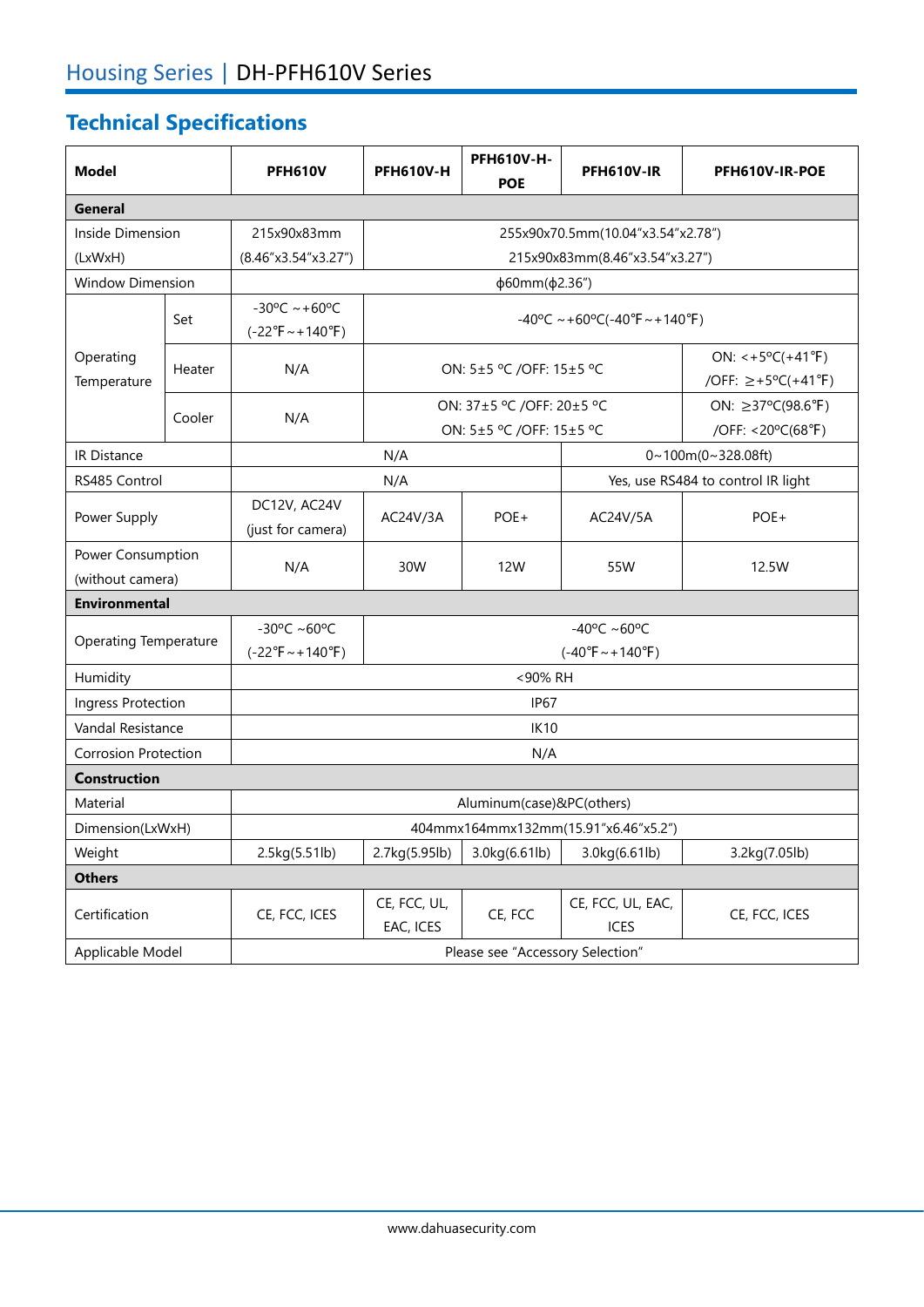### **Order Information**

| <b>Type</b>              | <b>Part Number</b> | <b>Description</b>                                        |  |  |
|--------------------------|--------------------|-----------------------------------------------------------|--|--|
|                          | DH-PFH610V         | 14" vandal-proof housing, IP67, IK10, without any modules |  |  |
|                          | <b>PFH610V</b>     | 14" vandal-proof housing, IP67, IK10, without any modules |  |  |
|                          | DH-PFH610V-H       | 14" vandal-proof housing, IP67, IK10, heater              |  |  |
|                          | <b>PFH610V-H</b>   | 14" vandal-proof housing, IP67, IK10, heater              |  |  |
|                          | DH-PFH610V-H-POE   | 14" vandal-proof housing, IP67, IK10, heater, POE+        |  |  |
| <b>Housing Series</b>    | PFH610V-H-POE      | 14" vandal-proof housing, IP67, IK10, heater, POE+        |  |  |
|                          | DH-PFH610V-IR      | 14" vandal-proof housing, IP67, IK10, heater, IR          |  |  |
|                          | PFH610V-IR         | 14" vandal-proof housing, IP67, IK10, heater, IR          |  |  |
|                          | DH-PFH610V-IR-POE  | 14" vandal-proof housing, IP67, IK10, heater, IR, POE+    |  |  |
|                          | PFH610V-IR-POE     | 14" vandal-proof housing, IP67, IK10, heater, IR, POE+    |  |  |
|                          | <b>PFB604W</b>     | Wall-mount bracket                                        |  |  |
|                          | <b>PFB601W</b>     | Plane-mount bracket                                       |  |  |
| <b>Optional Brackets</b> | PFB600W            | Ceiling-mount bracket                                     |  |  |
|                          | <b>PFA162</b>      | Support three-axis rotation for housing installation      |  |  |

## **Dimensions (mm/inch)**